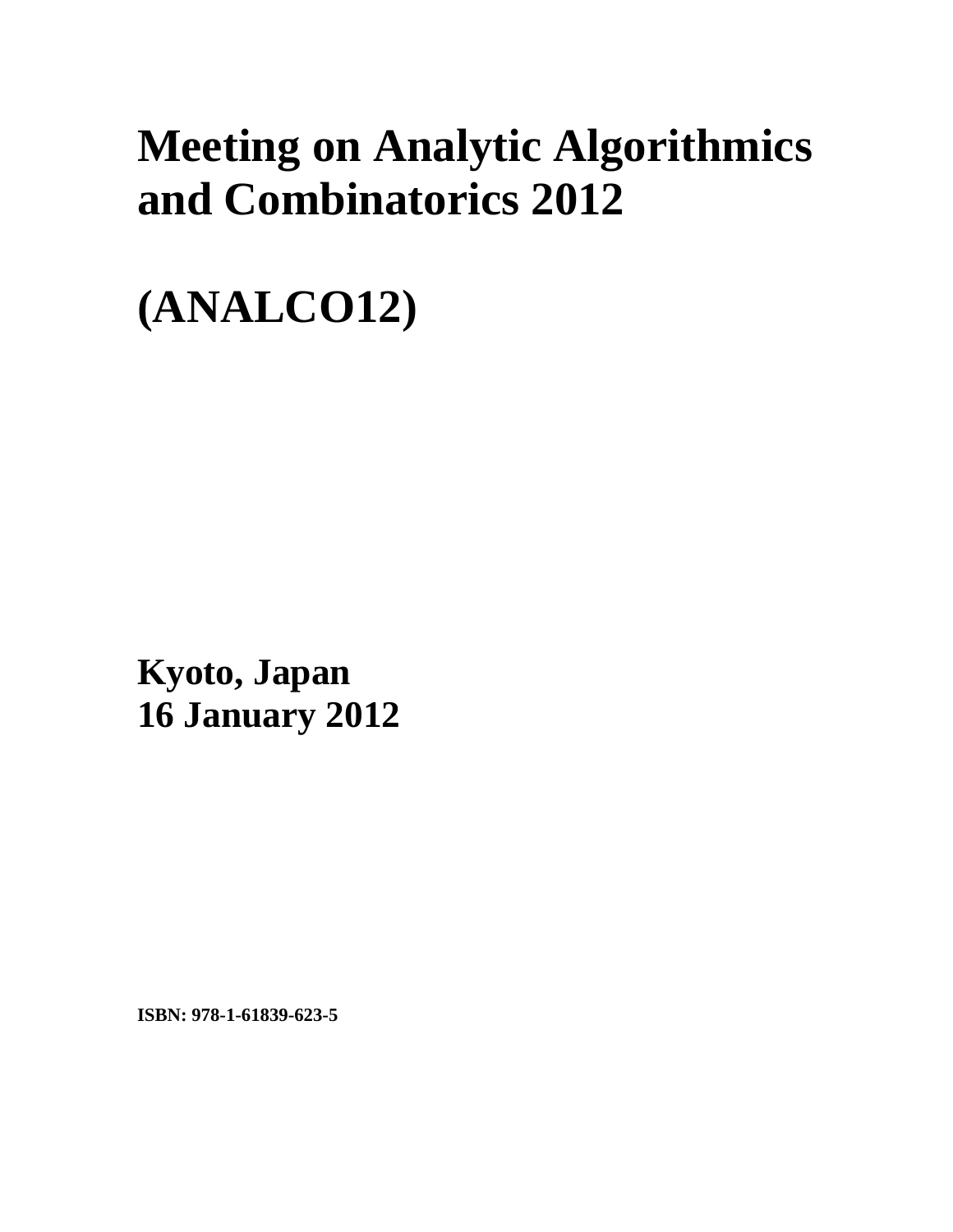**Printed from e-media with permission by:** 

Curran Associates, Inc. 57 Morehouse Lane Red Hook, NY 12571



**Some format issues inherent in the e-media version may also appear in this print version.** 

Copyright© (2012) by SIAM: Society for Industrial and Applied Mathematics All rights reserved.

Printed by Curran Associates, Inc. (2012)

For permission requests, please contact SIAM: Society for Industrial and Applied Mathematics at the address below.

SIAM 3600 Market Street, 6th Floor Philadelphia, PA 19104-2688 USA

Phone: (215) 382-9800 Fax: (215) 386-7999

siambooks@siam.org

## **Additional copies of this publication are available from:**

Curran Associates, Inc. 57 Morehouse Lane Red Hook, NY 12571 USA Phone: 845-758-0400 Fax: 845-758-2634 Email: curran@proceedings.com Web: www.proceedings.com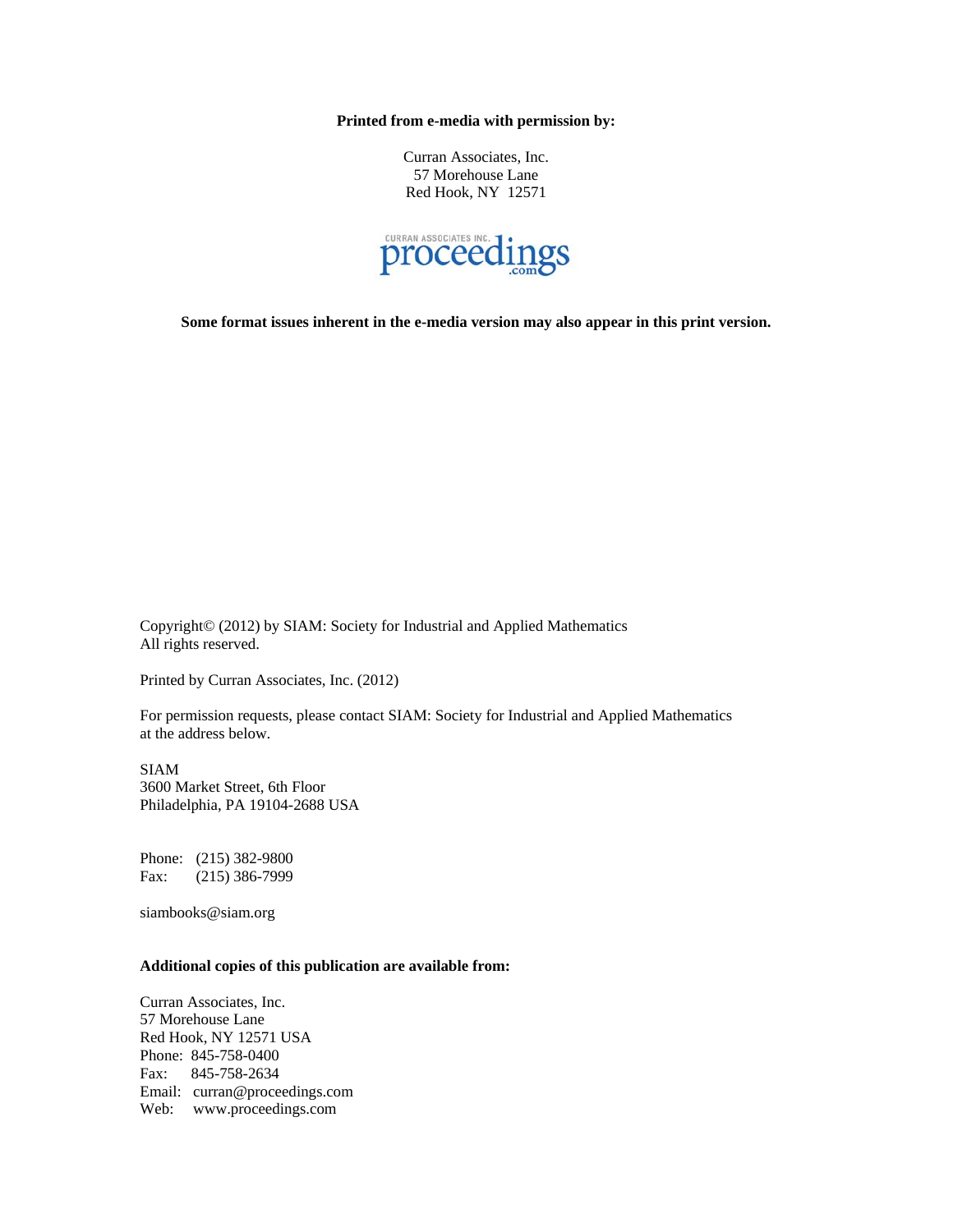## **ANALCO12 Table of Contents**

## **January 16, 2012 The Westin Miyako, Kyoto, Japan**

1Asymptotic Enumeration of Extensional Acyclic Digraphs

Stephan Wagner

9A Central Limit Theorem for the Number of Degree-k Vertices in Random Maps

Michael Drmota and Konstantinos Panagiotou

18Deterministic Random Walks on Finite Graphs

Shuji Kijima, Kentaro Koga and Kazuhisa Makino

28Inequalities for the Number of Walks in Graphs

Raymond Hemmecke, Sven Kosub, Ernst W. Mayr, Hanjo Täubig and Jeremias Weihmann

Problem Based Benchmarks

ALENEX Invited Plenary Speaker: *Guy E. Blelloch, Carnegie Mellon University, USA* 

40The Complexity of Partial Orders

ANALCO Invited Plenary Speaker: *J. Ian Munro, University of Waterloo, Canada* 

41Randomized Speedup of the Bellman–Ford Algorithm

Michael J. Bannister and David Eppstein

48Analyzing Walksat on Random Formulas

Amin Coja-Oghlan and Alan Frieze

P IC 'Message Passing Algorithms for MLS-3LIN Problem

Osamu Watanabe